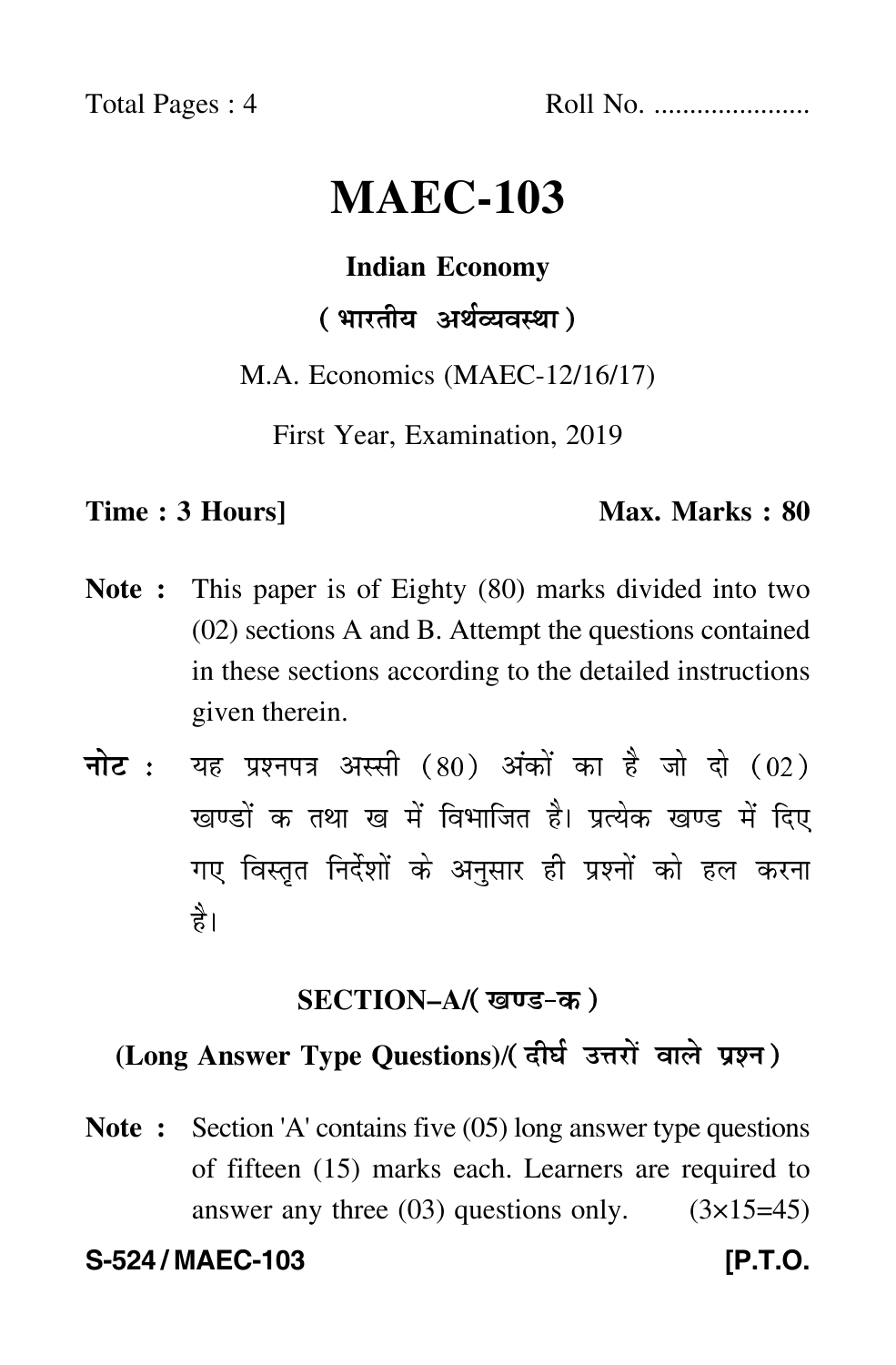- <mark>नोट</mark> : खण्ड 'क' में पाँच (05) दीर्घ उत्तरों वाले प्रश्न दिये गये हैं, प्रत्येक प्रश्न के लिए पन्द्रह (15) अंक निर्धारित हैं। शिक्षार्थियों को इनमें से केवल तीन (03) प्रश्नों के उत्तर देने हैं।
- **1.** Define National Income. Explain the methods for the measuring of National Income.

राष्ट्रीय आय की परिभाषा दीजिए। राष्ट्रीय आय को मापने की -- $\mathfrak{f}$ विधियों को समझाइए।  $\mathfrak{f}$ 

- **2.** Explain the poverty alleviation programmes in India. भारत में गरीबी निवारण कार्यक्रमों को समझाइए। ---
- **3.** What is the concept of land reforms ? Explain the efforts of Government of India in this direction.

भूमि सुधार से क्या अभिप्राय है? इस दिशा में भारत सरकार द्वारा ---क्या प्रयास किए गए है?

- **4.** Explain the financial relation between center and state. केन्द्र एवं राज्यों के मध्य वित्तीय सम्बन्धों को समझाइए। -
- **5.** Explain the trends and direction of India's foreign trade. भारतीय विदेशी व्यापार की प्रवृत्तियाँ एवं दिशा को समझाइए। ---

#### **S-524 / MAEC-103 [ 2 ]**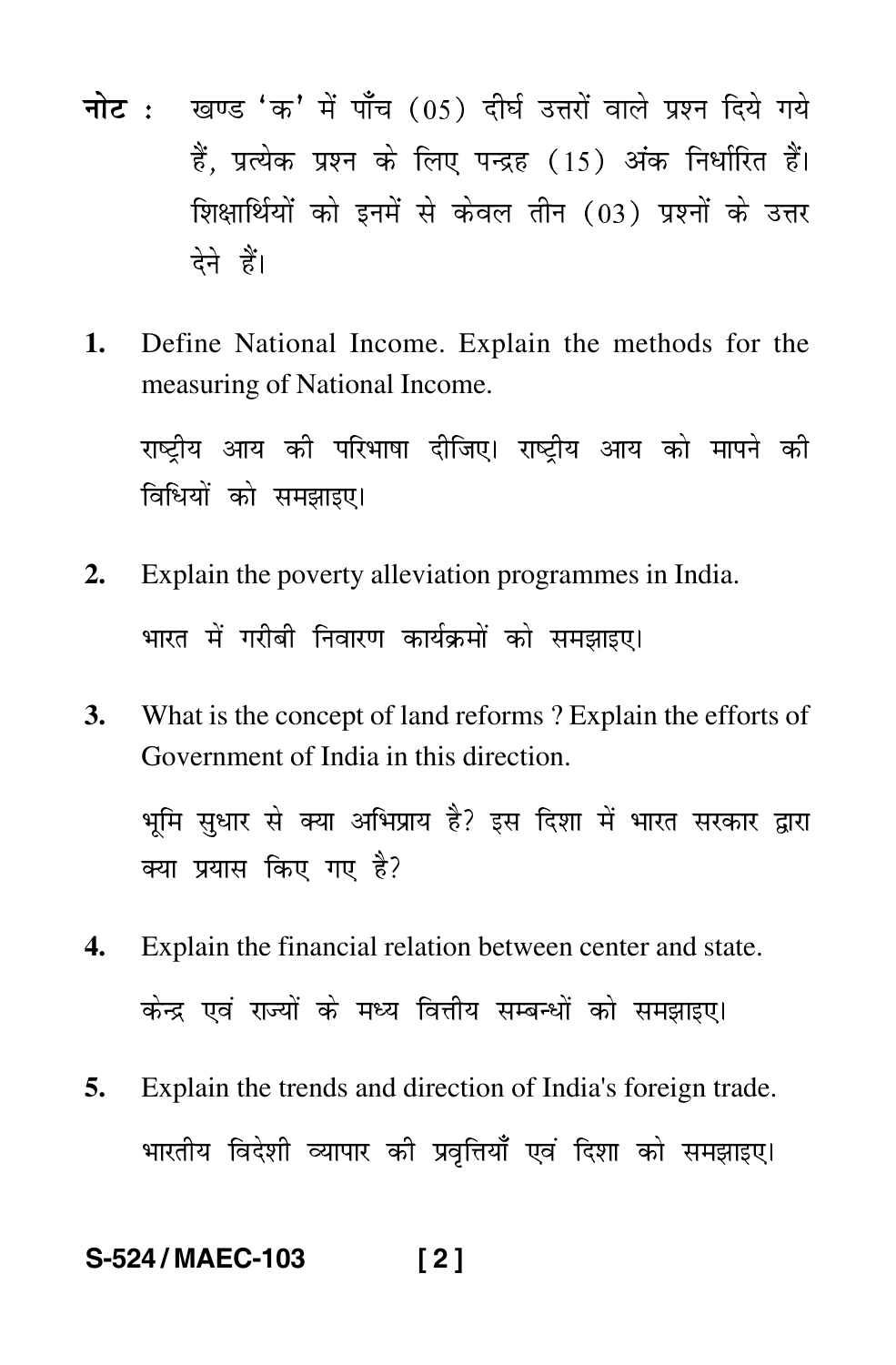#### **SECTION–B/**

### **(Short Answer Type Questions)**/

**Note :** Section 'B' contains eight (08) short answer type questions of seven (07) marks each. Learners are required to answer any five (05) questions only.

 $(5 \times 7 = 35)$ 

- <mark>नोट</mark> : खण्ड 'ख' में आठ (08) लघु उत्तरों वाले प्रश्न दिये गये हैं, प्रत्येक प्रश्न के लिए सात (07) अंक निर्धारित हैं। शिक्षार्थियों को इनमें से केवल पाँच (05) प्रश्नों के उत्तर देने हैं।
- **1.** What are the causes of high birth rate in India ? भारत में जनसंख्या की तीव्र वृद्धि के क्या कारण है? --
- **2.** What are the main characteristics of Economic development ? आर्थिक विकास की मुख्य विशेषताएं कौन सी है? -ן<br>|
- **3.** What are the causes of small size of land holding in India ? भारत में जोत का आकार छोटा होने के क्या कारण है? ----
- **4.** What are the problems of Industrial labour in India ? भारतीय औद्योगिक श्रमिकों की क्या समस्याएं हैं? --
- **5.** What is Indian monetary system ? भारतीय मौद्रिक प्रणाली क्या है? --

**S-524 / MAEC-103 [ 3 ] [P.T.O.**